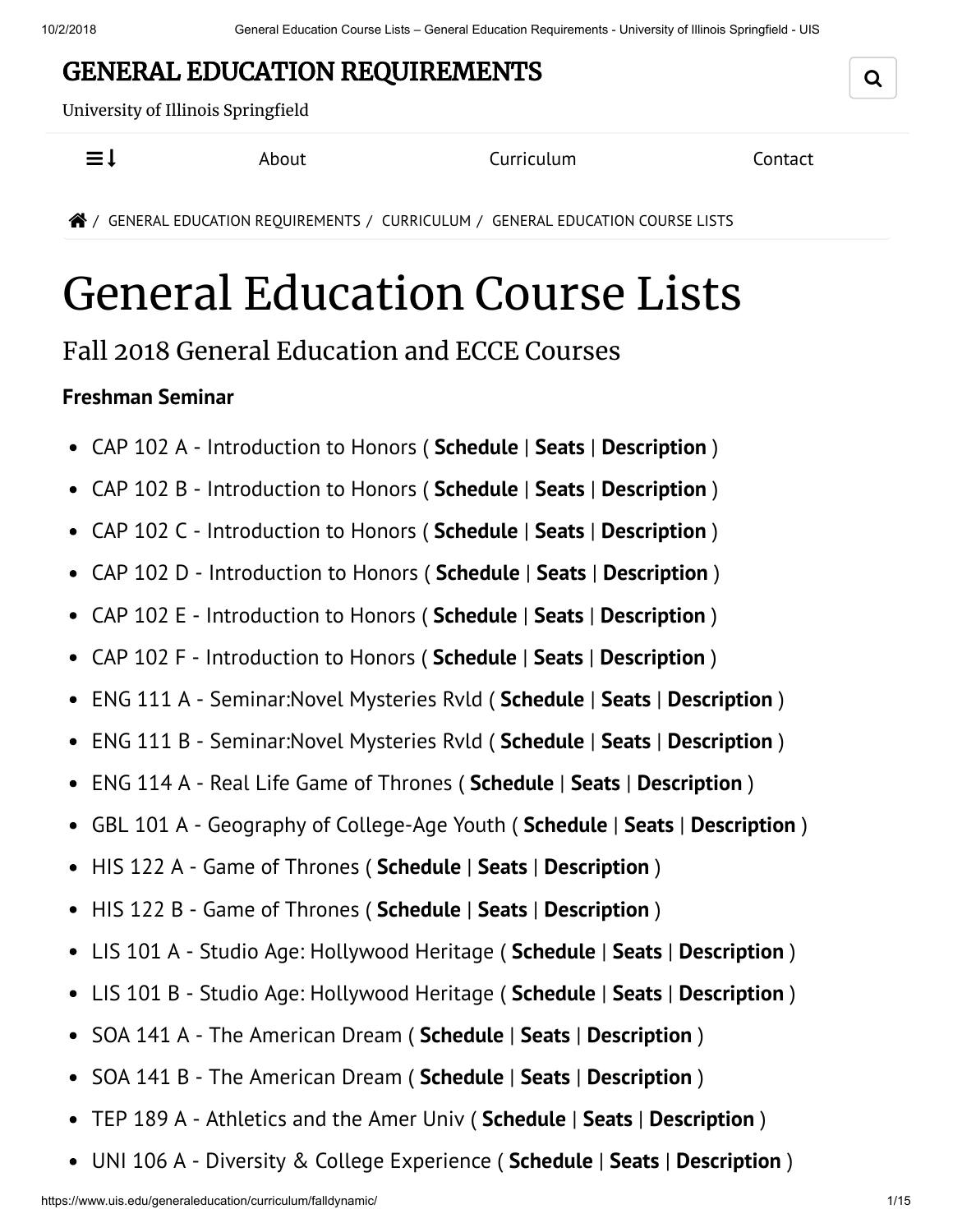#### **Written Communication**

- CAP 111 A Honors Composition ( **Schedule** | **Seats** | **Description** )  $\bullet$
- CAP 111 B Honors Composition ( **Schedule** | **Seats** | **Description** )  $\bullet$
- CAP 111 C Honors Composition ( **Schedule** | **Seats** | **Description** )  $\bullet$
- CAP 111 D Honors Composition ( **Schedule** | **Seats** | **Description** )  $\bullet$
- CAP 111 E Honors Composition ( **Schedule** | **Seats** | **Description** )  $\bullet$
- CAP 111 F Honors Composition ( **Schedule** | **Seats** | **Description** )  $\bullet$
- ENG 101 A Rhetoric and College Writing ( **Schedule** | **Seats** | **Description** )  $\bullet$
- ENG 101 B Rhetoric and College Writing ( **Schedule** | **Seats** | **Description** )  $\bullet$
- ENG 101 C Rhetoric and College Writing ( **Schedule** | **Seats** | **Description** )  $\bullet$
- ENG 101 D Rhetoric and College Writing ( **Schedule** | **Seats** | **Description** )  $\bullet$
- ENG 101 E Rhetoric and College Writing ( **Schedule** | **Seats** | **Description** )  $\bullet$
- ENG 101 F Rhetoric and College Writing ( **Schedule** | **Seats** | **Description** )  $\bullet$
- ENG 101 G Rhetoric and College Writing ( **Schedule** | **Seats** | **Description** )  $\bullet$
- ENG 101 H Rhetoric and College Writing ( **Schedule** | **Seats** | **Description** )  $\bullet$
- ENG 101 I Rhetoric and College Writing ( **Schedule** | **Seats** | **Description** )  $\bullet$
- ENG 101 J Rhetoric and College Writing ( **Schedule** | **Seats** | **Description** )  $\bullet$
- ENG 101 K Rhetoric and College Writing (Online) ( **Schedule** | **Seats** | **Description** )  $\bullet$
- ENG 102 A Col Writing & Civic Engagement ( **Schedule** | **Seats** | **Description** )  $\bullet$
- ENG 102 B Col Writing & Civic Engagement ( **Schedule** | **Seats** | **Description** )  $\bullet$
- ENG 102 C Col Writing & Civic Engagement (Online) ( **Schedule** | **Seats** | **Description** )

#### **Oral Communication**

- COM 112 A Oral Communication ( **Schedule** | **Seats** | **Description** )  $\bullet$
- COM 112 C Oral Communication ( **Schedule** | **Seats** | **Description** )  $\bullet$
- COM 112 D Oral Communication ( **Schedule** | **Seats** | **Description** )  $\bullet$
- COM 112 E Oral Communication ( **Schedule** | **Seats** | **Description** )  $\bullet$
- $\bullet$ COM 112 F - Oral Communication ( **Schedule** | **Seats** | **Description** )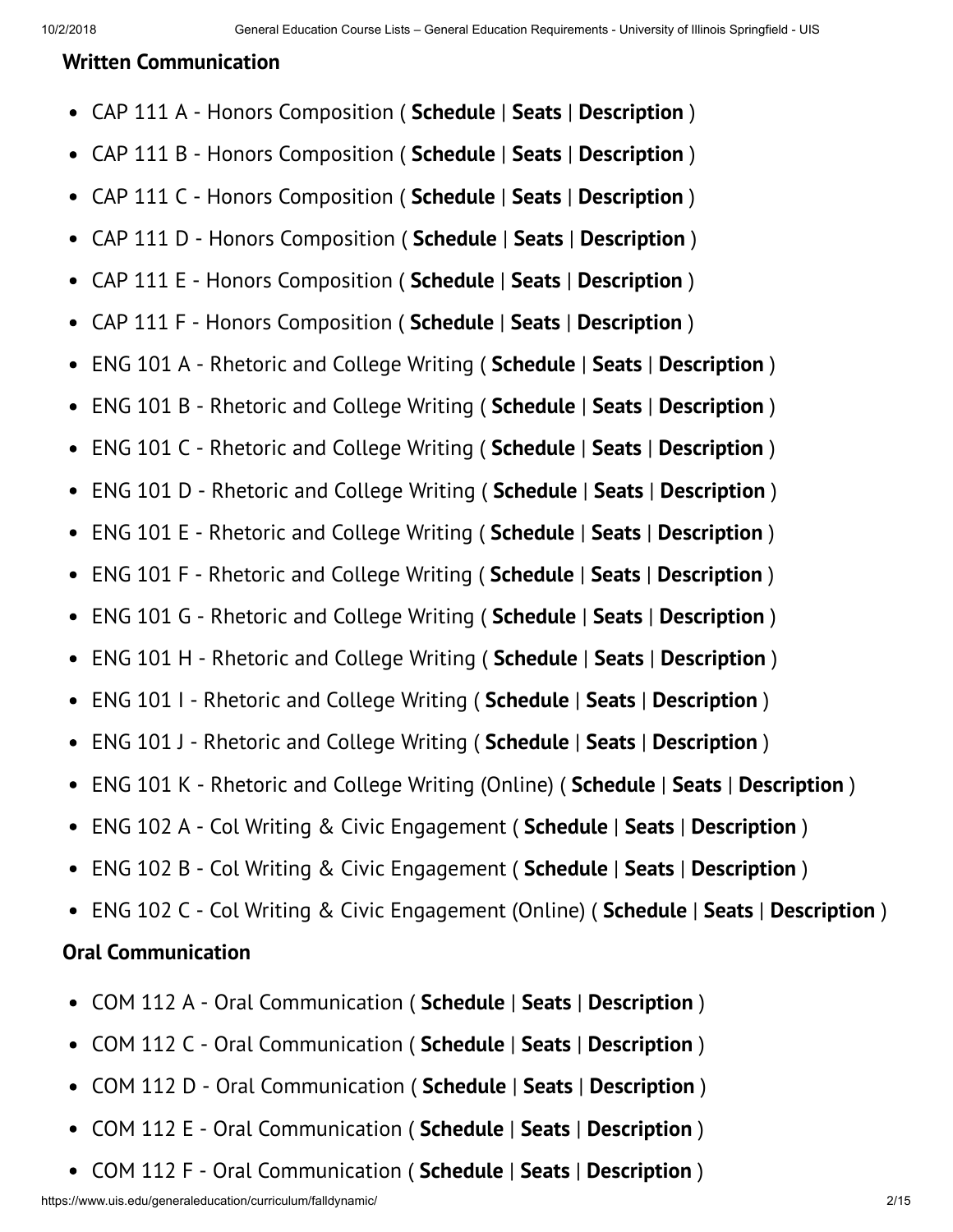- COM 112 G Oral Communication ( **Schedule** | **Seats** | **Description** )  $\bullet$
- COM 112 H Oral Communication ( **Schedule** | **Seats** | **Description** )  $\bullet$
- COM 112 I Oral Communication ( **Schedule** | **Seats** | **Description** )  $\bullet$
- COM 112 J Oral Communication (Online) ( **Schedule** | **Seats** | **Description** )

#### **Life Science**

- BIO 106 A Environmental Biology ( **Schedule** | **Seats** | **Description** )
- BIO 106 B Environmental Biology ( **Schedule** | **Seats** | **Description** )  $\bullet$
- BIO 107 A Environmental Biology Lab ( **Schedule** | **Seats** | **Description** )  $\bullet$
- BIO 107 C Environmental Biology Lab ( **Schedule** | **Seats** | **Description** )  $\bullet$
- BIO 141 A Unity of Living Organisms ( **Schedule** | **Seats** | **Description** )  $\bullet$
- BIO 141 B Unity of Living Organisms ( **Schedule** | **Seats** | **Description** )  $\bullet$
- BIO 141 C Unity of Living Organisms ( **Schedule** | **Seats** | **Description** )  $\bullet$
- BIO 201 A Basic Anatomy and Physiology I ( **Schedule** | **Seats** | **Description** )  $\bullet$
- BIO 201 B Basic Anatomy and Physiology I ( **Schedule** | **Seats** | **Description** )  $\bullet$
- BIO 201 C Basic Anatomy and Physiology I ( **Schedule** | **Seats** | **Description** )  $\bullet$
- BIO 201 D Basic Anatomy and Physiology I ( **Schedule** | **Seats** | **Description** )  $\bullet$
- BIO 201 E Basic Anatomy and Physiology I ( **Schedule** | **Seats** | **Description** )  $\bullet$
- BIO 201 F Basic Anatomy and Physiology I ( **Schedule** | **Seats** | **Description** )  $\bullet$
- BIO 231 A Applied Microbiology ( **Schedule** | **Seats** | **Description** )  $\bullet$
- CAP 141 A Biology & Chemistry Of Envir I ( **Schedule** | **Seats** | **Description** )  $\bullet$
- CAP 141 B Biology & Chemistry Of Envir I ( **Schedule** | **Seats** | **Description** )  $\bullet$
- CAP 141 C Biology & Chemistry Of Envir I ( **Schedule** | **Seats** | **Description** )  $\bullet$
- CAP 141 D Biology & Chemistry Of Envir I ( **Schedule** | **Seats** | **Description** )  $\bullet$
- CLS 225 A Nutrition (Online) ( **Schedule** | **Seats** | **Description** )
- CLS 225 B Nutrition (Online) ( **Schedule** | **Seats** | **Description** )

#### **Physical Science**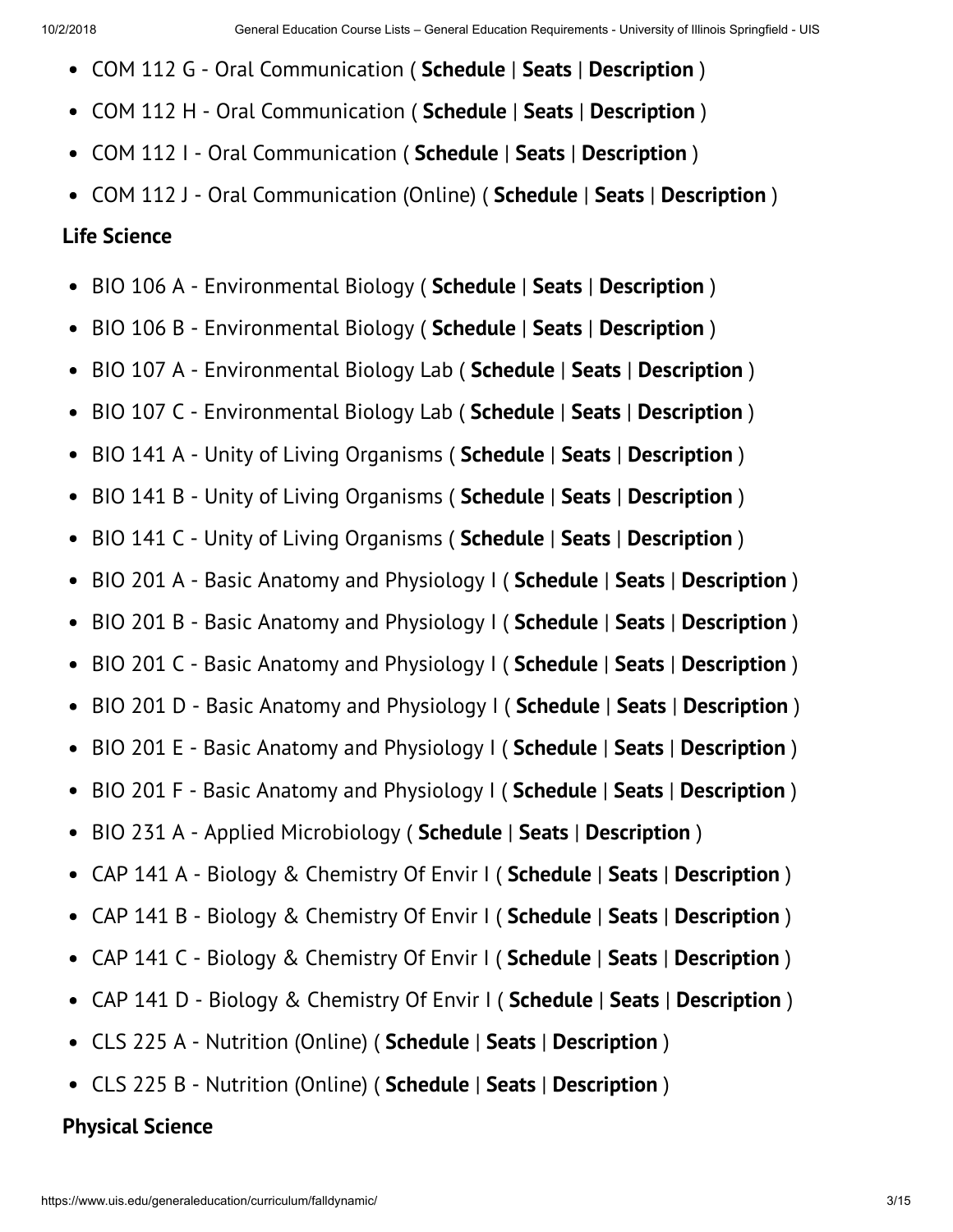- ASP 101 A Solar Systems and Planets ( **Schedule** | **Seats** | **Description** )
- ASP 201 A University Physics I ( **Schedule** | **Seats** | **Description** )  $\bullet$
- ASP 201 B University Physics I ( **Schedule** | **Seats** | **Description** )  $\bullet$
- ASP 201 C University Physics I ( **Schedule** | **Seats** | **Description** )  $\bullet$
- CAP 141 A Biology & Chemistry Of Envir I ( **Schedule** | **Seats** | **Description** )  $\bullet$
- CAP 141 B Biology & Chemistry Of Envir I ( **Schedule** | **Seats** | **Description** )  $\bullet$
- CAP 141 C Biology & Chemistry Of Envir I ( **Schedule** | **Seats** | **Description** )  $\bullet$
- CAP 141 D Biology & Chemistry Of Envir I ( **Schedule** | **Seats** | **Description** )  $\bullet$
- CHE 124 A Gen Chem for Hlth Prof ( **Schedule** | **Seats** | **Description** )  $\bullet$
- CHE 124 B Gen Chem for Hlth Prof ( **Schedule** | **Seats** | **Description** )  $\bullet$
- CHE 124 C Gen Chem for Hlth Prof ( **Schedule** | **Seats** | **Description** )  $\bullet$
- CHE 131 A Intro to Forensic Science ( **Schedule** | **Seats** | **Description** )  $\bullet$
- CHE 132 A Intro/Forensic Science Lab ( **Schedule** | **Seats** | **Description** )  $\bullet$
- CHE 132 B Intro/Forensic Science Lab ( **Schedule** | **Seats** | **Description** )  $\bullet$
- CHE 137 A Chemistry Cooks (Online) ( **Schedule** | **Seats** | **Description** )  $\bullet$
- CHE 137 B Chemistry Cooks (Online) ( **Schedule** | **Seats** | **Description** )  $\bullet$
- CHE 137 C Chemistry Cooks (Online) ( **Schedule** | **Seats** | **Description** )  $\bullet$
- CHE 141 A General Chemistry I ( **Schedule** | **Seats** | **Description** )  $\bullet$
- CHE 141 B General Chemistry I ( **Schedule** | **Seats** | **Description** )  $\bullet$
- CHE 141 C General Chemistry I ( **Schedule** | **Seats** | **Description** )  $\bullet$
- CHE 141 D General Chemistry I ( **Schedule** | **Seats** | **Description** )  $\bullet$
- CHE 141 E General Chemistry I ( **Schedule** | **Seats** | **Description** )  $\bullet$
- CLS 131 A Intro to Forensic Science ( **Schedule** | **Seats** | **Description** )  $\bullet$
- CLS 132 A Intro/Forensic Science Lab ( **Schedule** | **Seats** | **Description** )  $\bullet$
- CLS 132 B Intro/Forensic Science Lab ( **Schedule** | **Seats** | **Description** )  $\bullet$
- ENS 151 A Earth Science ( **Schedule** | **Seats** | **Description** )  $\bullet$

#### **Mathematics**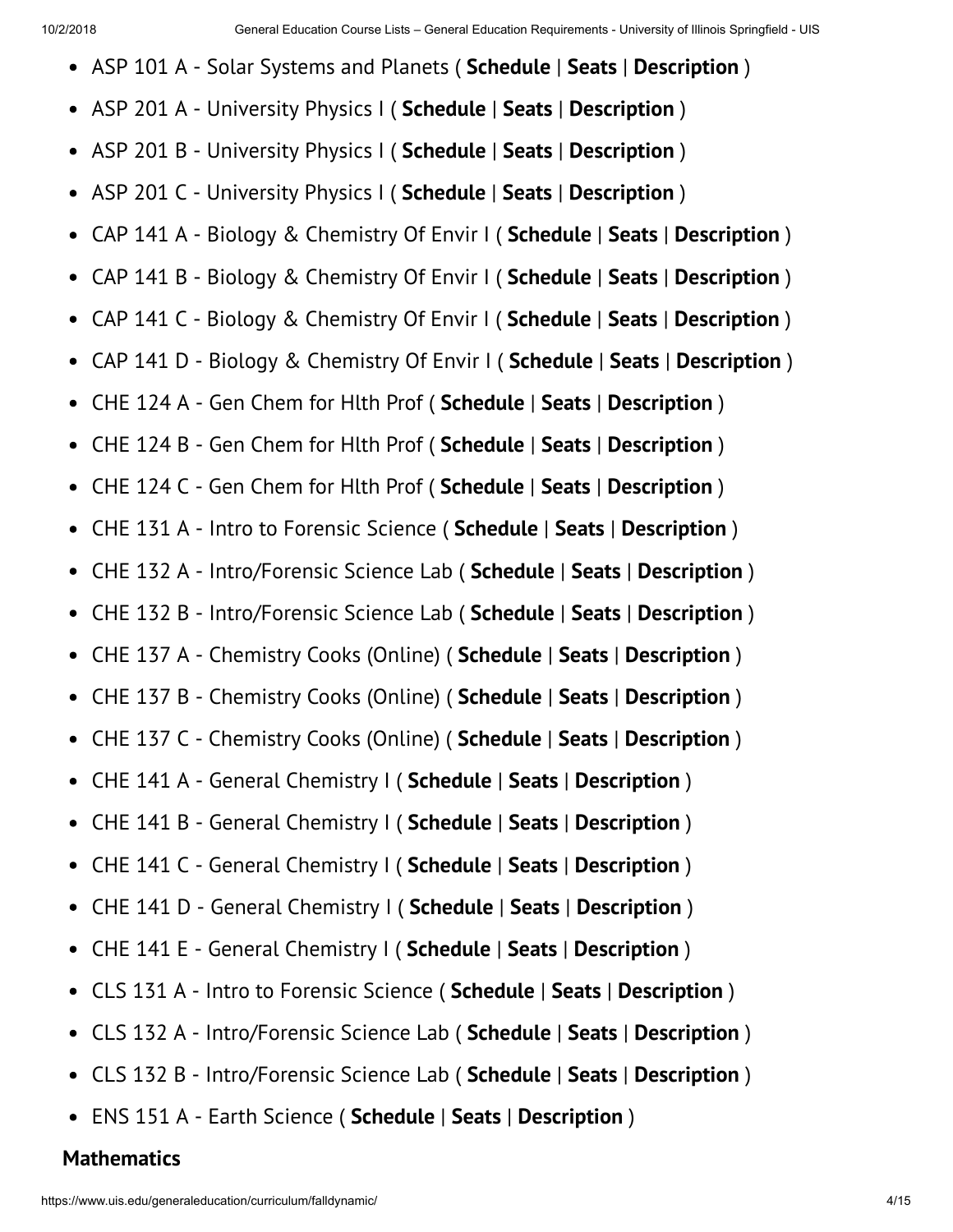- CSC 302 A Discrete Structures ( **Schedule** | **Seats** | **Description** )
- CSC 302 B Discrete Structures (Online) ( **Schedule** | **Seats** | **Description** )
- CSC 302 C Discrete Structures (Online) ( **Schedule** | **Seats** | **Description** )  $\bullet$
- CSC 302 D Discrete Structures (Online) ( **Schedule** | **Seats** | **Description** )  $\bullet$
- ECO 213 A Statistics for Bus and Eco ( **Schedule** | **Seats** | **Description** )  $\bullet$
- ECO 213 B Statistics for Bus and Eco ( **Schedule** | **Seats** | **Description** )  $\bullet$
- MAT 111 A Quantitative Reasoning ( **Schedule** | **Seats** | **Description** )  $\bullet$
- MAT 111 C Quantitative Reasoning ( **Schedule** | **Seats** | **Description** )  $\bullet$
- MAT 113 B Business Calculus (Online) ( **Schedule** | **Seats** | **Description** )  $\bullet$
- MAT 113 C Business Calculus ( **Schedule** | **Seats** | **Description** )  $\bullet$
- MAT 113 D Business Calculus ( **Schedule** | **Seats** | **Description** )  $\bullet$
- MAT 113 E Business Calculus (Online) ( **Schedule** | **Seats** | **Description** )  $\bullet$
- MAT 115 A Calculus I ( **Schedule** | **Seats** | **Description** )  $\bullet$
- $\bullet$ MAT 115 C - Calculus I (Online) ( **Schedule** | **Seats** | **Description** )
- MAT 121 A Applied Statistics ( **Schedule** | **Seats** | **Description** )  $\bullet$
- MAT 121 B Applied Statistics ( **Schedule** | **Seats** | **Description** )  $\bullet$
- MAT 121 C Applied Statistics (Online) ( **Schedule** | **Seats** | **Description** )  $\bullet$
- MAT 121 D Applied Statistics ( **Schedule** | **Seats** | **Description** )  $\bullet$
- MAT 121 E Applied Statistics ( **Schedule** | **Seats** | **Description** )  $\bullet$
- MAT 121 F Applied Statistics (Online) ( **Schedule** | **Seats** | **Description** )  $\bullet$
- MAT 217 A Calculus III (Online) ( **Schedule** | **Seats** | **Description** )

#### **Humanities**

- CAP 122 A Who Am I? Exploring Identity ( **Schedule** | **Seats** | **Description** )  $\bullet$
- CAP 122 B Who Am I? Exploring Identity ( **Schedule** | **Seats** | **Description** )  $\bullet$
- CAP 122 C Who Am I? Exploring Identity ( **Schedule** | **Seats** | **Description** )  $\bullet$
- CAP 122 D Who Am I? Exploring Identity ( **Schedule** | **Seats** | **Description** )
- CAP 225 B What Is Good? Exploring Values ( **Schedule** | **Seats** | **Description** ) $\bullet$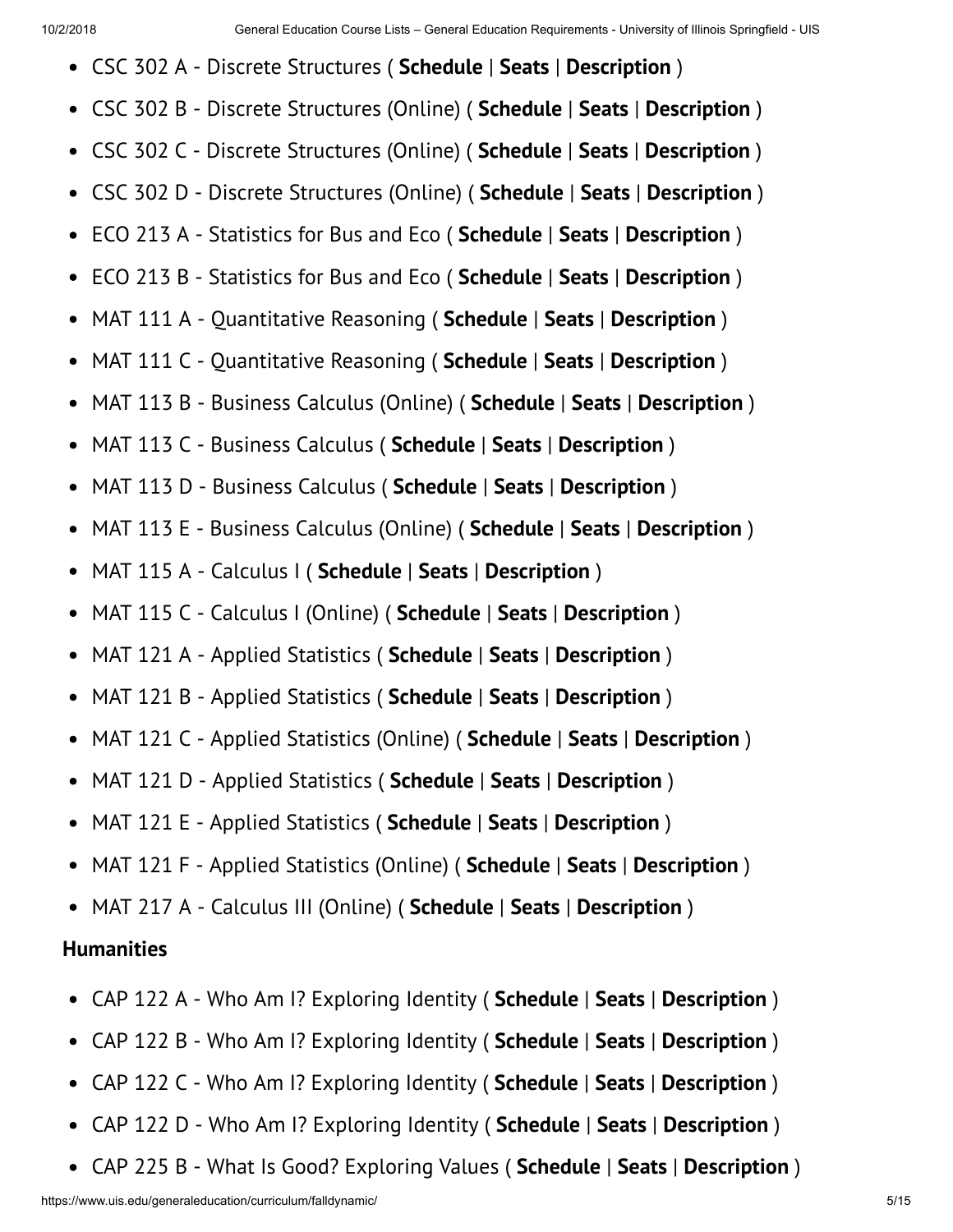- CAP 225 C What Is Good? Exploring Values ( **Schedule** | **Seats** | **Description** )
- CAP 225 D What Is Good? Exploring Values ( **Schedule** | **Seats** | **Description** )
- ENG 111 A Seminar:Novel Mysteries Rvld ( **Schedule** | **Seats** | **Description** )  $\bullet$
- ENG 111 B Seminar:Novel Mysteries Rvld ( **Schedule** | **Seats** | **Description** )  $\bullet$
- ENG 114 A Real Life Game of Thrones ( **Schedule** | **Seats** | **Description** )  $\bullet$
- ENG 132 A Introduction to Poetry ( **Schedule** | **Seats** | **Description** )  $\bullet$
- ENG 241 A Early British Literature ( **Schedule** | **Seats** | **Description** )  $\bullet$
- ENG 245 A Early American Literature ( **Schedule** | **Seats** | **Description** )  $\bullet$
- HIS 122 A Game of Thrones ( **Schedule** | **Seats** | **Description** )  $\bullet$
- HIS 122 B Game of Thrones ( **Schedule** | **Seats** | **Description** )  $\bullet$
- HIS 204 A U.S. History to 1877 ( **Schedule** | **Seats** | **Description** )  $\bullet$
- LIS 101 A Studio Age: Hollywood Heritage ( **Schedule** | **Seats** | **Description** )  $\bullet$
- LIS 101 B Studio Age: Hollywood Heritage ( **Schedule** | **Seats** | **Description** )  $\bullet$
- PHI 101 A Introduction to Philosophy ( **Schedule** | **Seats** | **Description** )  $\bullet$
- PHI 242 A Ethics, Love & Goals of Life ( **Schedule** | **Seats** | **Description** )  $\bullet$
- PHI 315 A Comp Philosophy of Religion (Online) ( **Schedule** | **Seats** | **Description** )  $\bullet$
- PHI 341 A Ethics (Online) ( **Schedule** | **Seats** | **Description** )  $\bullet$
- PHI 353 A Person, Identity, and Dignity (Online) ( **Schedule** | **Seats** | **Description** )
- TEP 189 A Athletics and the Amer Univ ( **Schedule** | **Seats** | **Description** )  $\bullet$
- THE 274 A Introduction to Theatre ( **Schedule** | **Seats** | **Description** )

#### **Social and Behavioral Sciences**

- $\bullet$ CAP 122 A - Who Am I? Exploring Identity ( **Schedule** | **Seats** | **Description** )
- CAP 122 B Who Am I? Exploring Identity ( **Schedule** | **Seats** | **Description** )  $\bullet$
- CAP 122 C Who Am I? Exploring Identity ( **Schedule** | **Seats** | **Description** )  $\bullet$
- CAP 122 D Who Am I? Exploring Identity ( **Schedule** | **Seats** | **Description** )  $\bullet$
- CAP 225 B What Is Good? Exploring Values ( **Schedule** | **Seats** | **Description** )  $\bullet$
- CAP 225 C What Is Good? Exploring Values ( **Schedule** | **Seats** | **Description** ) $\bullet$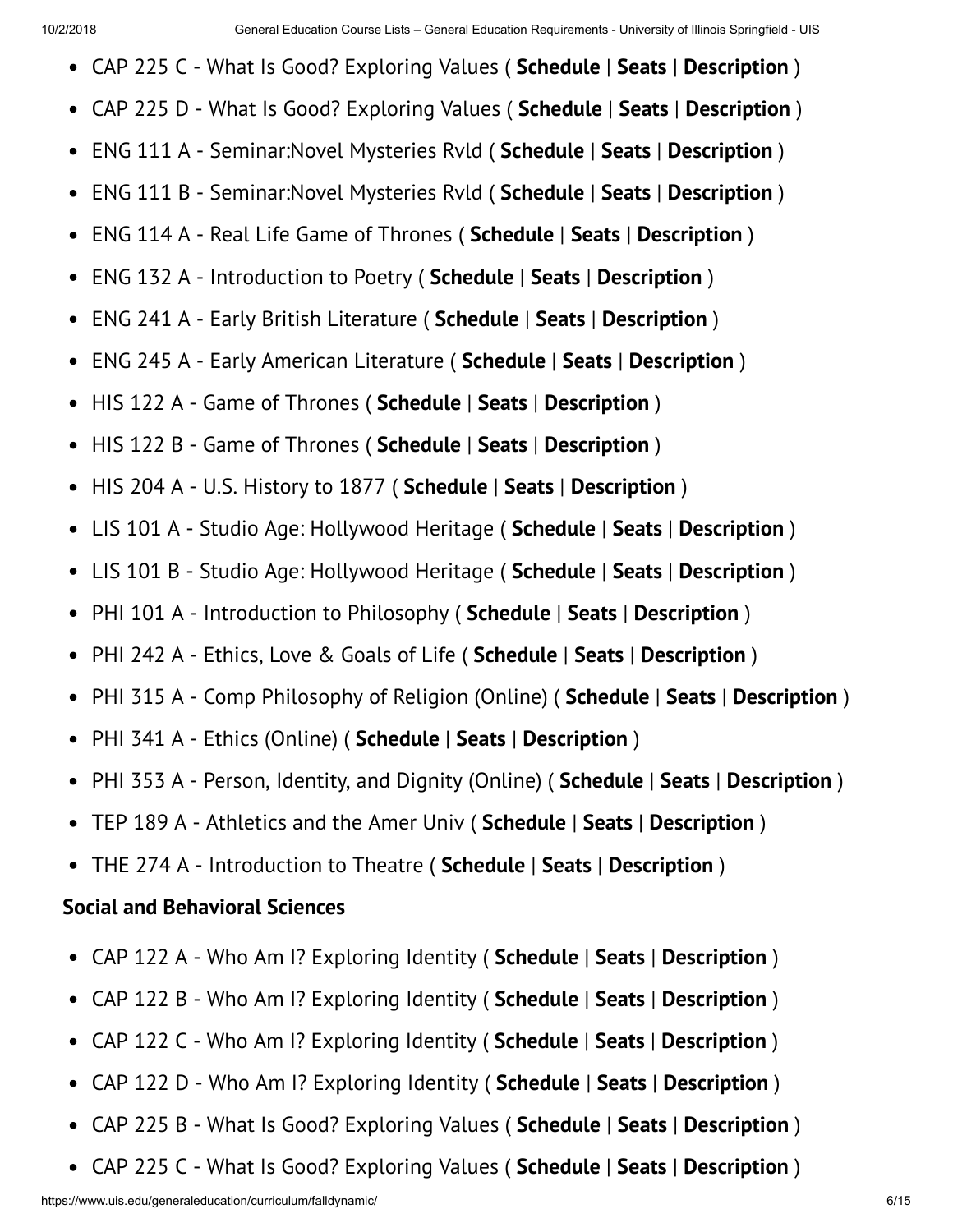- CAP 225 D What Is Good? Exploring Values ( **Schedule** | **Seats** | **Description** )
- CCJ 221 A Introduction to Criminology (Online) ( **Schedule** | **Seats** | **Description** )  $\bullet$
- COM 202 A Human Sexualities ( **Schedule** | **Seats** | **Description** )  $\bullet$
- ECO 201 A Intro To Microeconomics ( **Schedule** | **Seats** | **Description** )  $\bullet$
- ECO 201 B Intro To Microeconomics ( **Schedule** | **Seats** | **Description** )  $\bullet$
- ECO 201 C Intro To Microeconomics (Online) ( **Schedule** | **Seats** | **Description** )  $\bullet$
- ECO 202 A Intro To Macroeconomics ( **Schedule** | **Seats** | **Description** )  $\bullet$
- ECO 202 B Intro To Macroeconomics ( **Schedule** | **Seats** | **Description** )  $\bullet$
- ECO 315 A Economics for Administration ( **Schedule** | **Seats** | **Description** )  $\bullet$
- ECO 315 B Economics for Administration (Online) ( **Schedule** | **Seats** | **Description** )  $\bullet$
- ENG 109 A Intro to Linguistics ( **Schedule** | **Seats** | **Description** )  $\bullet$
- GBL 101 A Geography of College-Age Youth ( **Schedule** | **Seats** | **Description** )  $\bullet$
- HIS 204 A U.S. History to 1877 ( **Schedule** | **Seats** | **Description** )  $\bullet$
- LES 201 B The American Political System ( **Schedule** | **Seats** | **Description** )  $\bullet$
- LES 202 A Intro/Amer Legal System ( **Schedule** | **Seats** | **Description** )  $\bullet$
- MUS 335 A Jazz in American Culture (Online) ( **Schedule** | **Seats** | **Description** )  $\bullet$
- PSC 201 B The American Political System ( **Schedule** | **Seats** | **Description** )  $\bullet$
- PSC 202 A Intro/Amer Legal System ( **Schedule** | **Seats** | **Description** )  $\bullet$
- PSC 325 A Intro To Political Philosophy ( **Schedule** | **Seats** | **Description** )  $\bullet$
- PSY 201 A Principles Of Psychology (Online) ( **Schedule** | **Seats** | **Description** )  $\bullet$
- PSY 201 B Principles Of Psychology ( **Schedule** | **Seats** | **Description** )  $\bullet$
- PSY 201 C Principles Of Psychology ( **Schedule** | **Seats** | **Description** )  $\bullet$
- PSY 201 E Principles Of Psychology ( **Schedule** | **Seats** | **Description** )  $\bullet$
- PSY 212 A Brain and Emotion ( **Schedule** | **Seats** | **Description** )  $\bullet$
- SOA 101 A Introduction to Sociology ( **Schedule** | **Seats** | **Description** )  $\bullet$
- SOA 103 A Introduction to Anthropology ( **Schedule** | **Seats** | **Description** )  $\bullet$
- SOA 141 A The American Dream ( **Schedule** | **Seats** | **Description** )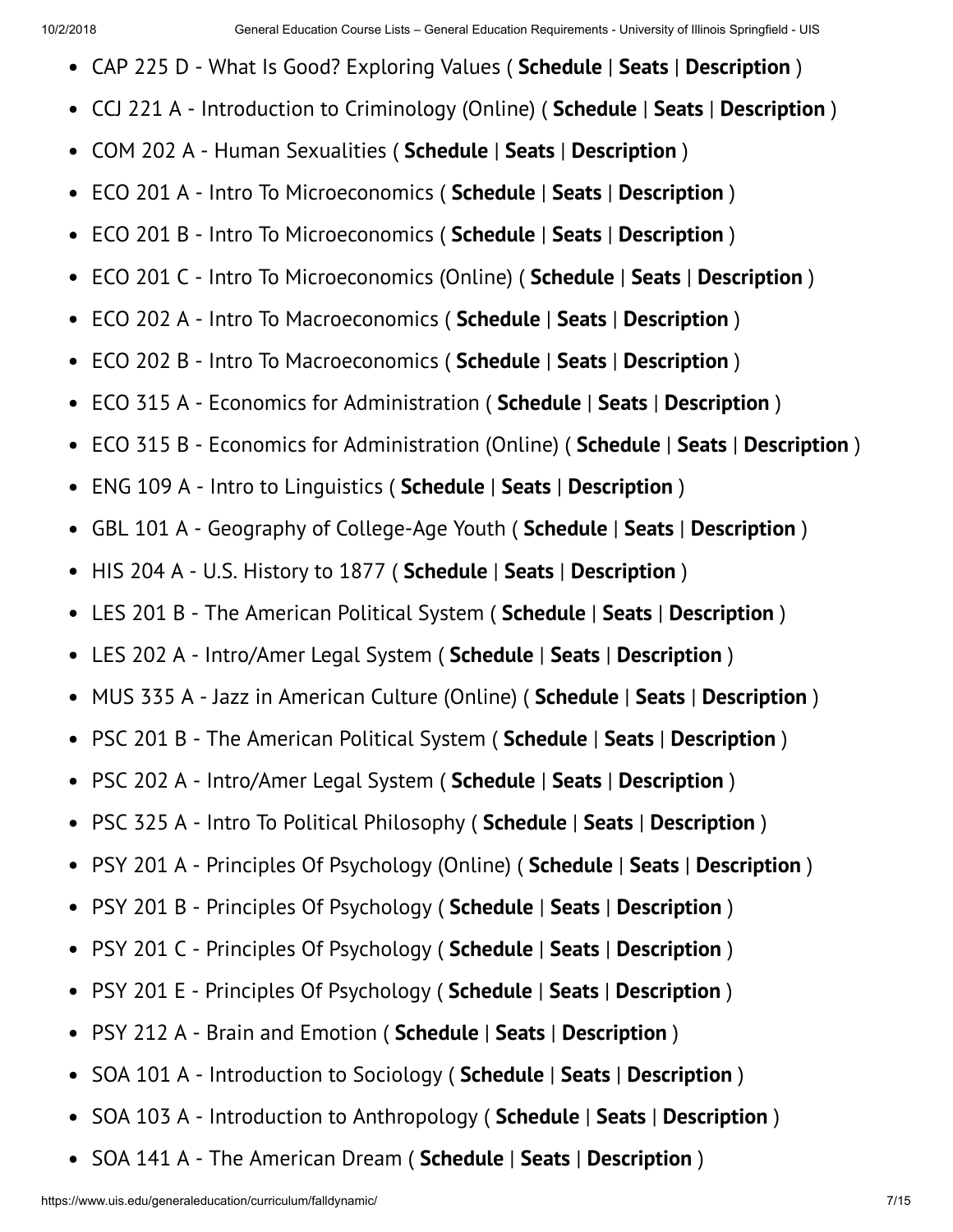- SOA 141 B The American Dream ( **Schedule** | **Seats** | **Description** )
- SOA 302 A Understanding Cultures ( **Schedule** | **Seats** | **Description** )  $\bullet$
- SOA 335 A Jazz in American Culture (Online) ( **Schedule** | **Seats** | **Description** )  $\bullet$
- SWK 322 A Introduction to Social Work ( **Schedule** | **Seats** | **Description** )  $\bullet$
- TEP 207 A Foundations/American Education ( **Schedule** | **Seats** | **Description** )  $\bullet$
- TEP 207 B Foundations/American Education (Online) ( **Schedule** | **Seats** | **Description**  $\bullet$ )
- TEP 207 C Foundations/American Education ( **Schedule** | **Seats** | **Description** )
- UNI 106 A Diversity & College Experience ( **Schedule** | **Seats** | **Description** )
- WGS 202 A Human Sexualities ( **Schedule** | **Seats** | **Description** )

#### **Visual, Creative, and Performing Arts**

- ART 101 A Art Appreciation (Online) ( **Schedule** | **Seats** | **Description** )  $\bullet$
- ART 102 A Two Dimensional Design ( **Schedule** | **Seats** | **Description** )  $\bullet$
- ART 113 A Drawing 1 ( **Schedule** | **Seats** | **Description** )  $\bullet$
- ART 113 B Drawing 1 ( **Schedule** | **Seats** | **Description** )  $\bullet$
- ART 203 A Introduction to Ceramics ( **Schedule** | **Seats** | **Description** )  $\bullet$
- ART 203 B Introduction to Ceramics ( **Schedule** | **Seats** | **Description** )  $\bullet$
- ART 211 A Introduction to Painting ( **Schedule** | **Seats** | **Description** )  $\bullet$
- ART 215 A Photography I ( **Schedule** | **Seats** | **Description** )  $\bullet$
- ART 236 A Introduction to Digital Media ( **Schedule** | **Seats** | **Description** )  $\bullet$
- ART 261 A History of Art I ( **Schedule** | **Seats** | **Description** )  $\bullet$
- ART 372 A Visual Storytelling/Reporting ( **Schedule** | **Seats** | **Description** )  $\bullet$
- $\bullet$ COM 215 A - Photography I ( **Schedule** | **Seats** | **Description** )
- COM 236 A Introduction to Digital Media ( **Schedule** | **Seats** | **Description** )  $\bullet$
- COM 352 A Visual Storytelling/Reporting ( **Schedule** | **Seats** | **Description** )  $\bullet$
- MUS 101 A Vocal Music Ensemble ( **Schedule** | **Seats** | **Description** )  $\bullet$
- MUS 101 B Vocal Music Ensemble ( **Schedule** | **Seats** | **Description** ) $\bullet$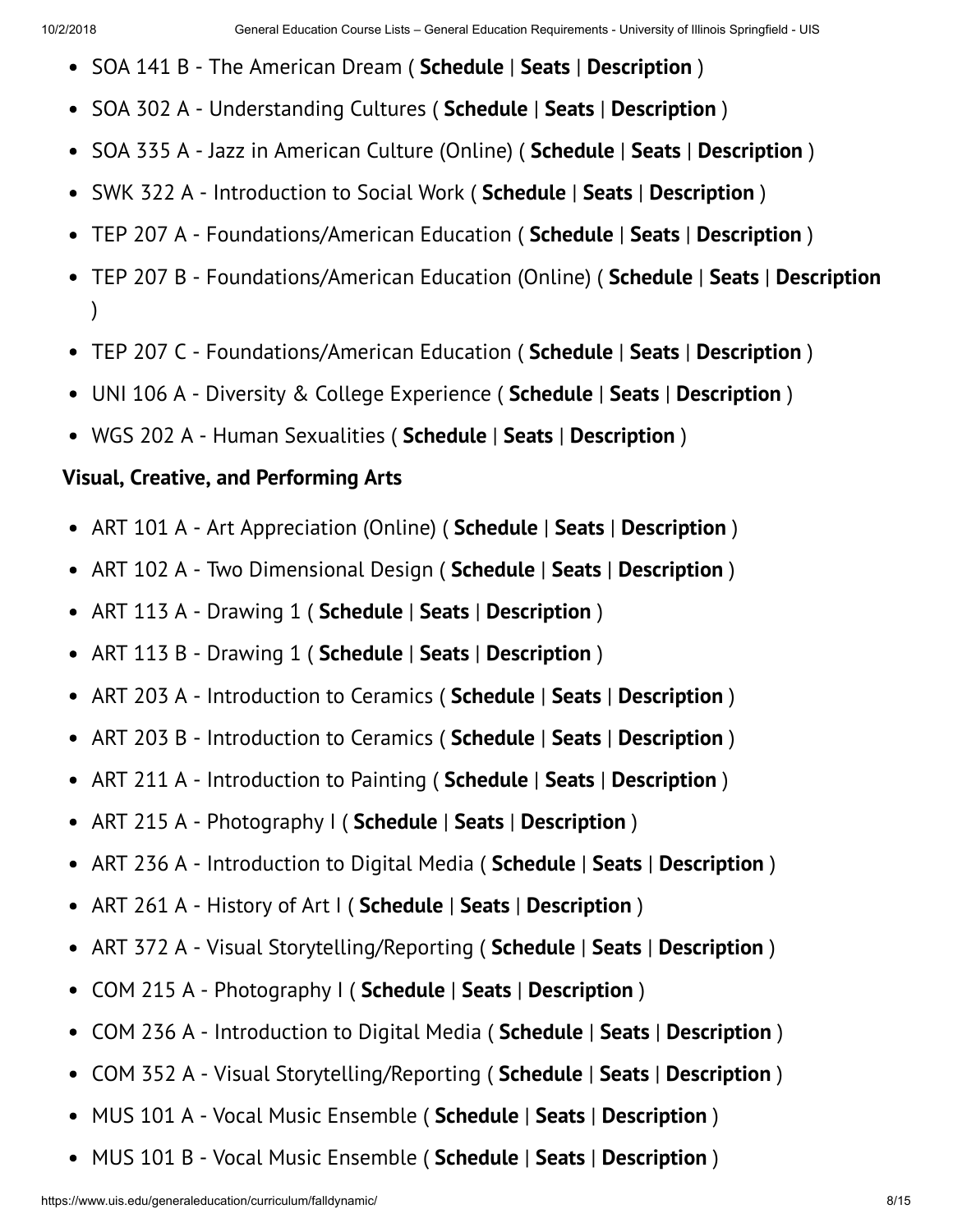- MUS 105 A Instrumental Music Ensemble ( **Schedule** | **Seats** | **Description** )  $\bullet$
- MUS 105 B Instrumental Music Ensemble ( **Schedule** | **Seats** | **Description** )  $\bullet$
- MUS 105 C Instrumental Music Ensemble ( **Schedule** | **Seats** | **Description** )  $\bullet$
- MUS 121 A Music Appreciation (Online) ( **Schedule** | **Seats** | **Description** )  $\bullet$
- MUS 131 A Beginning Class Guitar ( **Schedule** | **Seats** | **Description** )  $\bullet$
- MUS 133 A Beginning Class Piano ( **Schedule** | **Seats** | **Description** )  $\bullet$
- MUS 301 A Vocal Music Ensemble ( **Schedule** | **Seats** | **Description** )  $\bullet$
- MUS 301 B Vocal Music Ensemble ( **Schedule** | **Seats** | **Description** )  $\bullet$
- MUS 305 A Instrumental Music Ensemble ( **Schedule** | **Seats** | **Description** )  $\bullet$
- MUS 305 B Instrumental Music Ensemble ( **Schedule** | **Seats** | **Description** )  $\bullet$
- MUS 305 C Instrumental Music Ensemble ( **Schedule** | **Seats** | **Description** )  $\bullet$
- THE 108 A Principles of Stagecraft ( **Schedule** | **Seats** | **Description** )  $\bullet$
- THE 274 A Introduction to Theatre ( **Schedule** | **Seats** | **Description** )  $\bullet$

#### **Comparative Societies - Humanities**

- CAP 122 A Who Am I? Exploring Identity ( **Schedule** | **Seats** | **Description** )  $\bullet$
- CAP 122 B Who Am I? Exploring Identity ( **Schedule** | **Seats** | **Description** )  $\bullet$
- CAP 122 C Who Am I? Exploring Identity ( **Schedule** | **Seats** | **Description** )
- CAP 122 D Who Am I? Exploring Identity ( **Schedule** | **Seats** | **Description** )
- HIS 161 A Intro to Modern Middle East ( **Schedule** | **Seats** | **Description** )

#### **Comparative Societies - Social Sciences**

- $\bullet$ HIS 106 A - Peoples of the Past ( **Schedule** | **Seats** | **Description** )
- HIS 119 A Gods & Heroes of Early Europe ( **Schedule** | **Seats** | **Description** )  $\bullet$
- SOA 106 A Peoples of the Past ( **Schedule** | **Seats** | **Description** )  $\bullet$
- SOA 133 A Women & Gender in Mexico & US ( **Schedule** | **Seats** | **Description** )  $\bullet$
- WGS 133 A Women & Gender in Mexico & US ( **Schedule** | **Seats** | **Description** )

#### **U.S. Communities**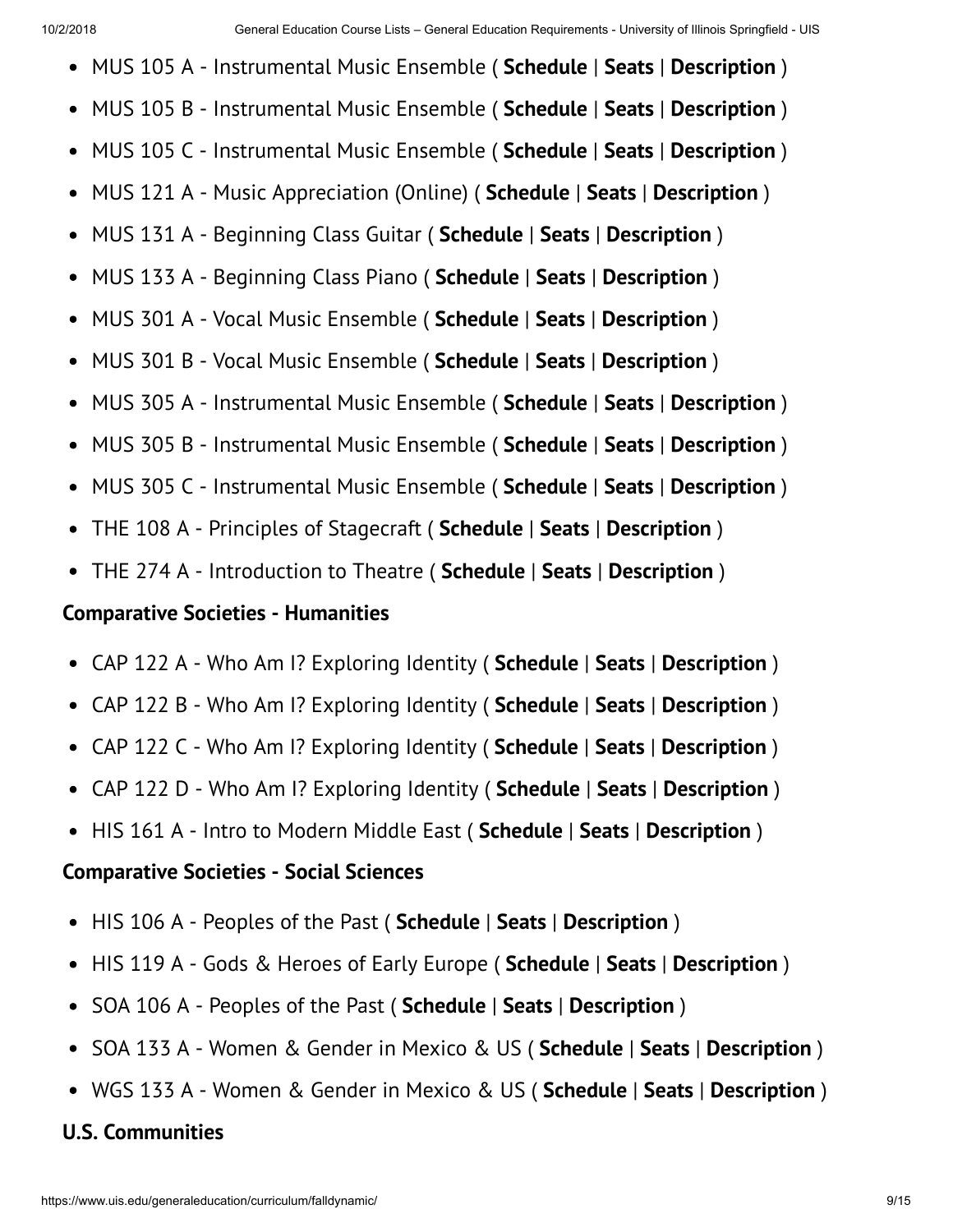- AAS 301 A ECCE: African American Studies (Online) ( **Schedule** | **Seats** | **Description** )
- AAS 403 A ECCE: Women of Color/Minority ( **Schedule** | **Seats** | **Description** )  $\bullet$
- ACC 454 A ECCE:Regulation/Amer Economy ( **Schedule** | **Seats** | **Description** )  $\bullet$
- CCJ 343 A ECCE: Women & Criminal Justice (Online) ( **Schedule** | **Seats** | **Description** )  $\bullet$
- CCJ 343 B ECCE: Women & Criminal Justice ( **Schedule** | **Seats** | **Description** )  $\bullet$
- CCJ 364 A ECCE:Comm/Fear/Crime Control (Online) ( **Schedule** | **Seats** | **Description** )  $\bullet$
- COM 425 A ECCE:Intrculturl Communication ( **Schedule** | **Seats** | **Description** )  $\bullet$
- COM 478 A ECCE:Communicating About Race ( **Schedule** | **Seats** | **Description** )  $\bullet$
- CSC 442 A ECCE: Internet / American Life (Online) ( **Schedule** | **Seats** | **Description** )  $\bullet$
- CSC 442 B ECCE: Internet / American Life (Online) ( **Schedule** | **Seats** | **Description** )  $\bullet$
- ENG 368 A ECCE:Crtive Wrtng, Publsh,Comm ( **Schedule** | **Seats** | **Description** )  $\bullet$
- HIS 453 A ECCE: Women of Color/Minority ( **Schedule** | **Seats** | **Description** )  $\bullet$
- LES 488 A ECCE: Conviction of Innocent ( **Schedule** | **Seats** | **Description** )  $\bullet$
- LES 488 B ECCE: Conviction of Innocent ( **Schedule** | **Seats** | **Description** )  $\bullet$
- MGT 444 A ECCE:Work, Family & Community (Online) ( **Schedule** | **Seats** | **Description**  $\bullet$ )
- MIS 323 A ECCE: Social Health Care Info. ( **Schedule** | **Seats** | **Description** )  $\bullet$
- MIS 323 B ECCE: Social Health Care Info. (Online) ( **Schedule** | **Seats** | **Description** )  $\bullet$
- MPH 402 A ECCE:Food,Health,Public Policy (Online) ( **Schedule** | **Seats** | **Description** )  $\bullet$
- MPH 408 A ECCE: Addiction (Online) ( **Schedule** | **Seats** | **Description** )  $\bullet$
- MPH 438 A ECCE: Monsters, Medicine,Myths (Online) ( **Schedule** | **Seats** | **Description**  $\bullet$ )
- MPH 478 A ECCE:Crisis in Evironmntl Hlth (Online) ( **Schedule** | **Seats** | **Description** )  $\bullet$
- MPH 484 A ECCE: Environ Pol: Air Quality (Online) ( **Schedule** | **Seats** | **Description** )  $\bullet$
- MPH 484 B ECCE: Environ Pol: Air Quality (Online) ( **Schedule** | **Seats** | **Description** )  $\bullet$
- SOA 231 A ECCE:Intro/US Race/Ethnicity ( **Schedule** | **Seats** | **Description** )  $\bullet$
- SOA 301 B ECCE: Intro/Women/Gender Stds (Online) ( **Schedule** | **Seats** | **Description** ) $\bullet$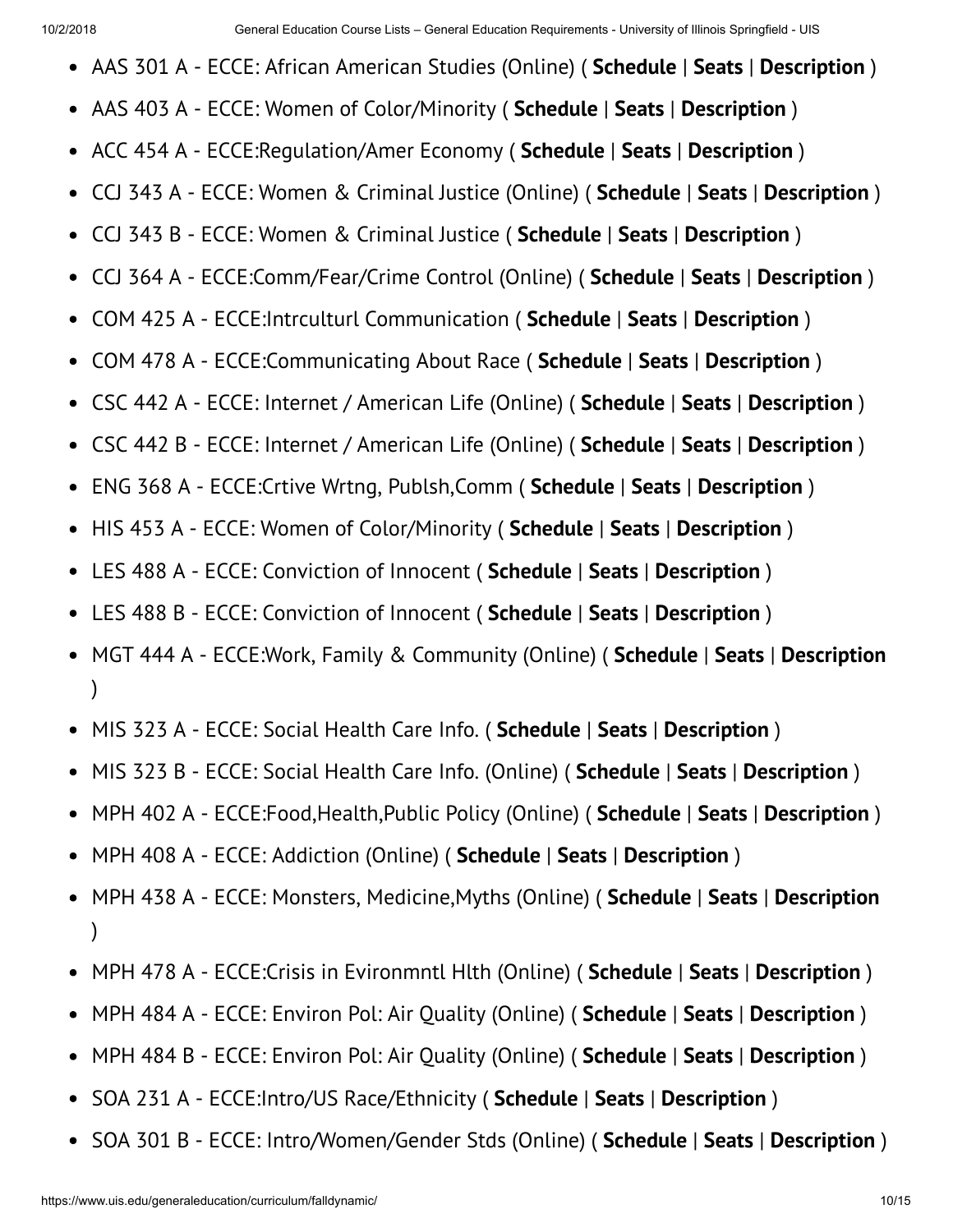- SOA 338 B ECCE: Sex, Gender, Pop Culture (Online) ( **Schedule** | **Seats** | **Description** )
- SOA 451 A ECCE: Women of Color/Minority ( **Schedule** | **Seats** | **Description** )
- SWK 382 B ECCE: Intro/Women/Gender Stds (Online) ( **Schedule** | **Seats** | **Description** )
- SWK 462 A ECCE: Women of Color/Minority ( **Schedule** | **Seats** | **Description** )
- WGS 301 B ECCE: Intro/Women/Gender Stds (Online) ( **Schedule** | **Seats** | **Description** )  $\bullet$
- WGS 338 B ECCE: Sex, Gender, Pop Culture (Online) ( **Schedule** | **Seats** | **Description** )
- WGS 343 A ECCE: Women & Criminal Justice (Online) ( **Schedule** | **Seats** | **Description** )
- WGS 343 B ECCE: Women & Criminal Justice ( **Schedule** | **Seats** | **Description** )
- WGS 381 A ECCE: Politics of Harry Potter ( **Schedule** | **Seats** | **Description** )
- WGS 403 A ECCE: Women of Color/Minority ( **Schedule** | **Seats** | **Description** )

#### **Global Awareness**

- ART 432 A ECCE: Expatriate Paris (Online) ( **Schedule** | **Seats** | **Description** )
- CAP 253 A ECCE: For Better and For Worse ( **Schedule** | **Seats** | **Description** )  $\bullet$
- CAP 352 A ECCE: Col/PstCol Ident/S Asia ( **Schedule** | **Seats** | **Description** )  $\bullet$
- CSC 316 A ECCE: Wired Perspectives (Online) ( **Schedule** | **Seats** | **Description** )  $\bullet$
- ENG 426 A ECCE: Expatriate Paris (Online) ( **Schedule** | **Seats** | **Description** )  $\bullet$
- HIS 479 B ECCE:Vikngs-Hckers:Pirte's His (Online) ( **Schedule** | **Seats** | **Description** )  $\bullet$
- LIS 432 A ECCE: Expatriate Paris (Online) ( **Schedule** | **Seats** | **Description** )  $\bullet$
- MUS 319 A ECCE: Music and Social Justice ( **Schedule** | **Seats** | **Description** )  $\bullet$
- PSC 205 A ECCE: Global Women ( **Schedule** | **Seats** | **Description** )  $\bullet$
- SOA 204 A ECCE: Global Women ( **Schedule** | **Seats** | **Description** )  $\bullet$
- SOA 319 A ECCE: Music and Social Justice ( **Schedule** | **Seats** | **Description** )  $\bullet$
- SOA 356 A ECCE:Coffee,Choc,& Justice ( **Schedule** | **Seats** | **Description** )  $\bullet$
- SOA 428 A ECCE: Culture, Health, & Power (Online) ( **Schedule** | **Seats** | **Description** )  $\bullet$
- SOA 441 A ECCE: Global Soc Stratificatn (Online) (**Schedule** | Seats | Description )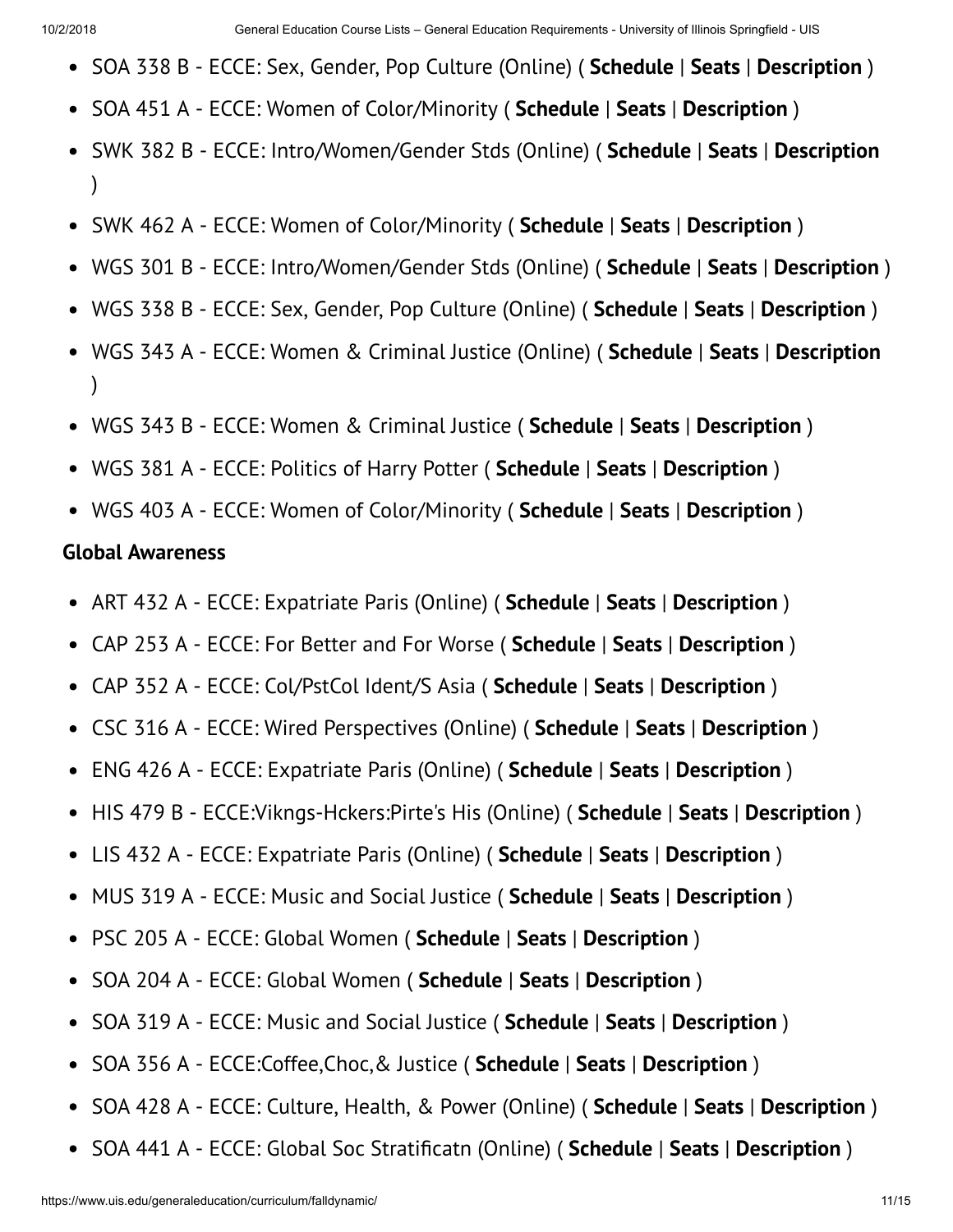- UNI 460 A ECCE:Glbl Exp: Vietnam ( **Schedule** | **Seats** | **Description** )
- UNI 470 A ECCE:Global Experience Exchng ( **Schedule** | **Seats** | **Description** )  $\bullet$
- UNI 480 A ECCE: Global Experience Prgrm ( **Schedule** | **Seats** | **Description** )  $\bullet$
- UNI 490 A ECCE: Global Exper Exch ISEP ( **Schedule** | **Seats** | **Description** )  $\bullet$
- WGS 204 A ECCE: Global Women ( **Schedule** | **Seats** | **Description** )  $\bullet$
- WGS 356 A ECCE:Coffee,Choc,& Justice ( **Schedule** | **Seats** | **Description** )

#### **Engagement Experience**

- BIO 400 A ECCE: Undergraduate Research ( **Schedule** | **Seats** | **Description** )  $\bullet$
- BIO 400 C ECCE: Undergraduate Research ( **Schedule** | **Seats** | **Description** )  $\bullet$
- CAP 361 A ECCE: Peer Tutoring ( **Schedule** | **Seats** | **Description** )  $\bullet$
- CAP 371 A ECCE: Peer Mentoring ( **Schedule** | **Seats** | **Description** )  $\bullet$
- $\bullet$ CHE 400 A - ECCE: Undergraduate Research ( **Schedule** | **Seats** | **Description** )
- CHE 400 B ECCE: Undergraduate Research ( **Schedule** | **Seats** | **Description** )  $\bullet$
- CHE 400 C ECCE: Undergraduate Research ( **Schedule** | **Seats** | **Description** )  $\bullet$
- CLS 421 A ECCE: Clinical Chemistry Pract ( **Schedule** | **Seats** | **Description** )  $\bullet$
- CLS 422 A ECCE: Clinical Hematology Prac ( **Schedule** | **Seats** | **Description** )  $\bullet$
- CLS 423 A ECCE:ClinMicrobiologyPracticum ( **Schedule** | **Seats** | **Description** )  $\bullet$
- CLS 424 A ECCE:ClinImmunohematologyPract ( **Schedule** | **Seats** | **Description** )  $\bullet$
- IPL 202 A ECCE:Serv-Learning Immersion ( **Schedule** | **Seats** | **Description** )  $\bullet$
- IPL 300 A ECCE:InternshipAppliedLearning ( **Schedule** | **Seats** | **Description** )  $\bullet$
- IPL 300 B ECCE:InternshipAppliedLearning (Online) ( **Schedule** | **Seats** | **Description** )  $\bullet$
- IPL 300 C ECCE:InternshipAppliedLearning (Online) ( **Schedule** | **Seats** | **Description** )  $\bullet$
- IPL 300 D ECCE:InternshipAppliedLearning (Online) ( **Schedule** | **Seats** | **Description** )  $\bullet$
- IPL 300 E ECCE:InternshipAppliedLearning (Online) ( **Schedule** | **Seats** | **Description** )  $\bullet$
- IPL 301 A ECCE: Project Applied Learning (Online) ( **Schedule** | **Seats** | **Description** )  $\bullet$
- IPL 305 A ECCE: UG Prior Lrn Ptfolio Dev (Online) ( **Schedule** | **Seats** | **Description** )  $\bullet$
- PSY 467 A ECCE: Spec Internship AppLearn ( **Schedule** | **Seats** | **Description** ) $\bullet$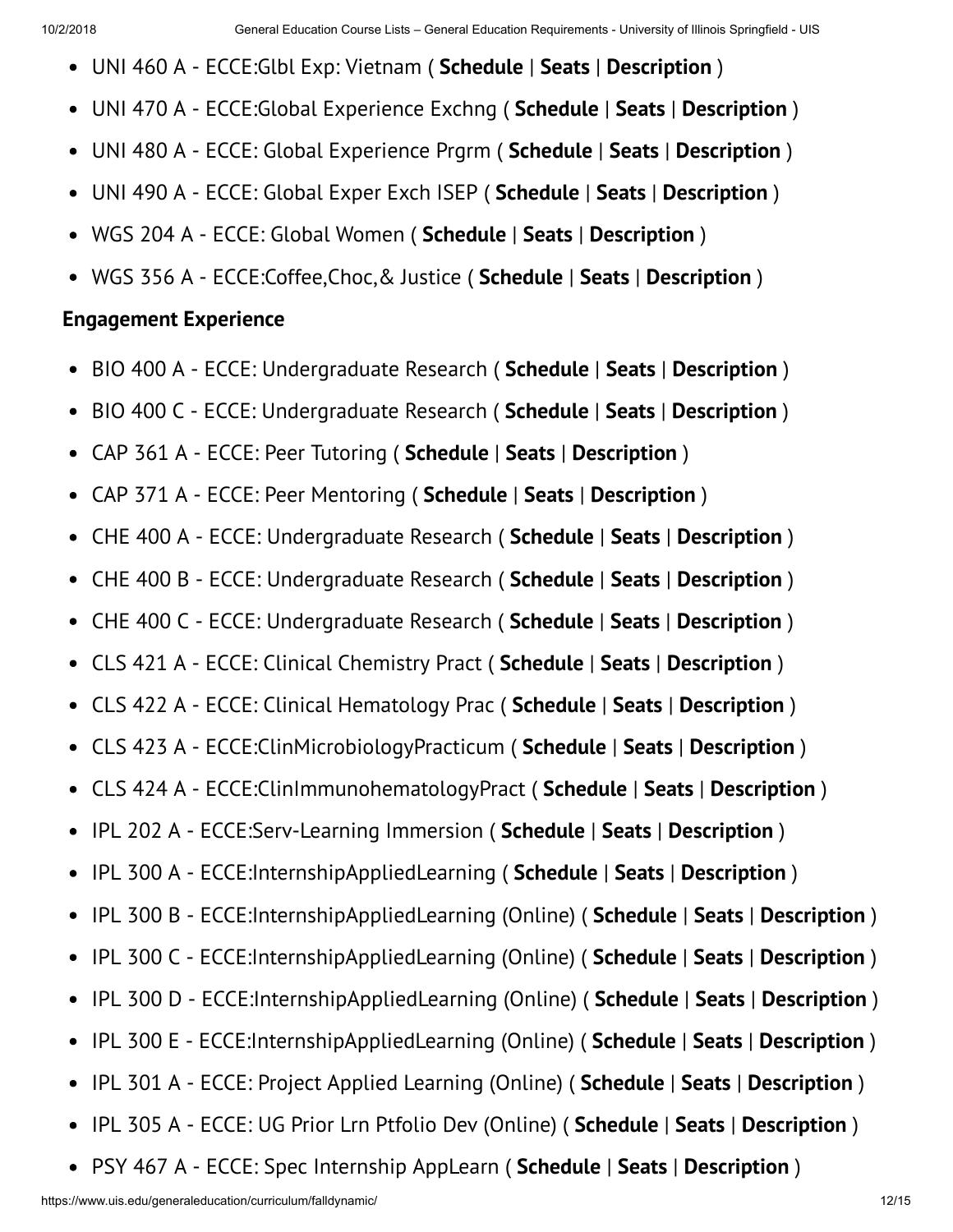- PSY 467 B ECCE: Spec Internship AppLearn (Online) ( **Schedule** | **Seats** | **Description** )
- SWK 450 A ECCE: Field Work ( **Schedule** | **Seats** | **Description** )  $\bullet$
- TEP 450 A ECCE:ClinicalPrac-Elem/Mid-Lev ( **Schedule** | **Seats** | **Description** )  $\bullet$
- TEP 451 B ECCE:ClinicalPrac-Mid-Level/HS (Online) ( **Schedule** | **Seats** | **Description** )  $\bullet$
- UNI 460 A ECCE:Glbl Exp: Vietnam ( **Schedule** | **Seats** | **Description** )  $\bullet$
- UNI 470 A ECCE:Global Experience Exchng ( **Schedule** | **Seats** | **Description** )  $\bullet$
- UNI 480 A ECCE: Global Experience Prgrm ( **Schedule** | **Seats** | **Description** )  $\bullet$
- UNI 490 A ECCE: Global Exper Exch ISEP ( **Schedule** | **Seats** | **Description** )

#### **Speaker Series**

- UNI 301 A ECCE: Speakers Series ( **Schedule** | **Seats** | **Description** )
- UNI 301 B ECCE: Speakers Series ( **Schedule** | **Seats** | **Description** )  $\bullet$
- UNI 301 C ECCE: Speakers Series ( **Schedule** | **Seats** | **Description** )  $\bullet$
- UNI 301 D ECCE: Speakers Series ( **Schedule** | **Seats** | **Description** )  $\bullet$
- UNI 301 E ECCE: Speakers Series ( **Schedule** | **Seats** | **Description** )  $\bullet$
- UNI 301 F ECCE: Speakers Series ( **Schedule** | **Seats** | **Description** )  $\bullet$
- UNI 301 G ECCE: Speakers Series ( **Schedule** | **Seats** | **Description** )  $\bullet$
- UNI 301 H ECCE: Speakers Series ( **Schedule** | **Seats** | **Description** )  $\bullet$
- UNI 301 J ECCE: Speakers Series ( **Schedule** | **Seats** | **Description** )  $\bullet$
- UNI 301 P ECCE: Speakers Series (Online) ( **Schedule** | **Seats** | **Description** )  $\bullet$
- UNI 301 Q ECCE: Speakers Series (Online) ( **Schedule** | **Seats** | **Description** )  $\bullet$
- UNI 301 R ECCE: Speakers Series (Online) ( **Schedule** | **Seats** | **Description** )  $\bullet$
- $\bullet$ UNI 301 S - ECCE: Speakers Series (Online) ( **Schedule** | **Seats** | **Description** )

# **General Education**

About **>**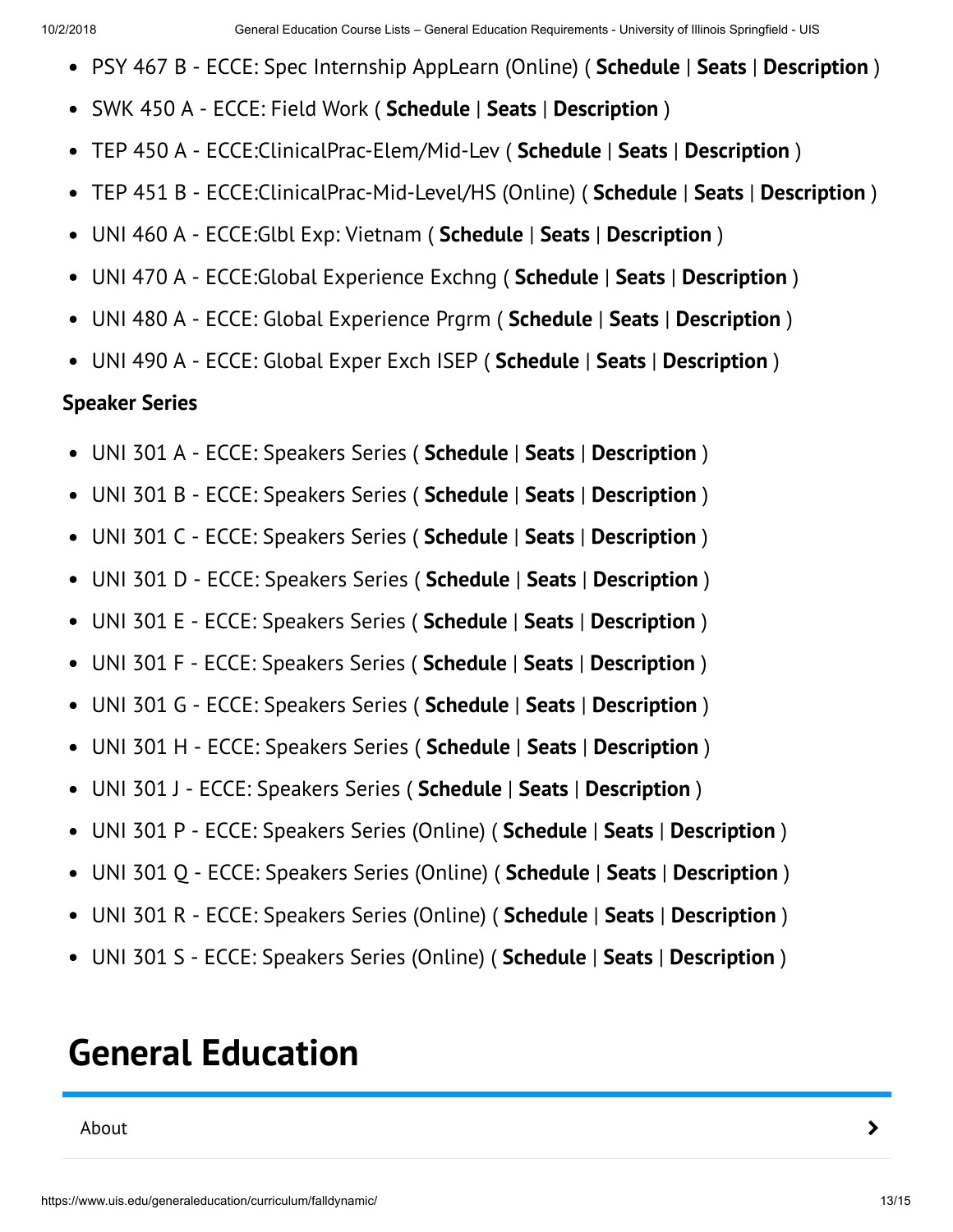| Curriculum                                | V                     |
|-------------------------------------------|-----------------------|
| <b>General Education Requirements</b>     |                       |
| Majors                                    |                       |
| Minors                                    |                       |
| Semester Course Lists                     |                       |
| For Faculty: Course Submission Forms      |                       |
| <b>General Education Council Meetings</b> |                       |
| Engaged Citizenship Common Experience     |                       |
| Freshmen                                  | $\blacktriangleright$ |
| Transfer                                  |                       |
| Contact                                   |                       |
| Site Map                                  |                       |
| Get in touch:                             |                       |
| $C(217) 206 - 7413$                       |                       |
| ■ (217) 206-7623                          |                       |
| uisuge@uis.edu                            |                       |
| <b>9</b> PAC 525                          |                       |